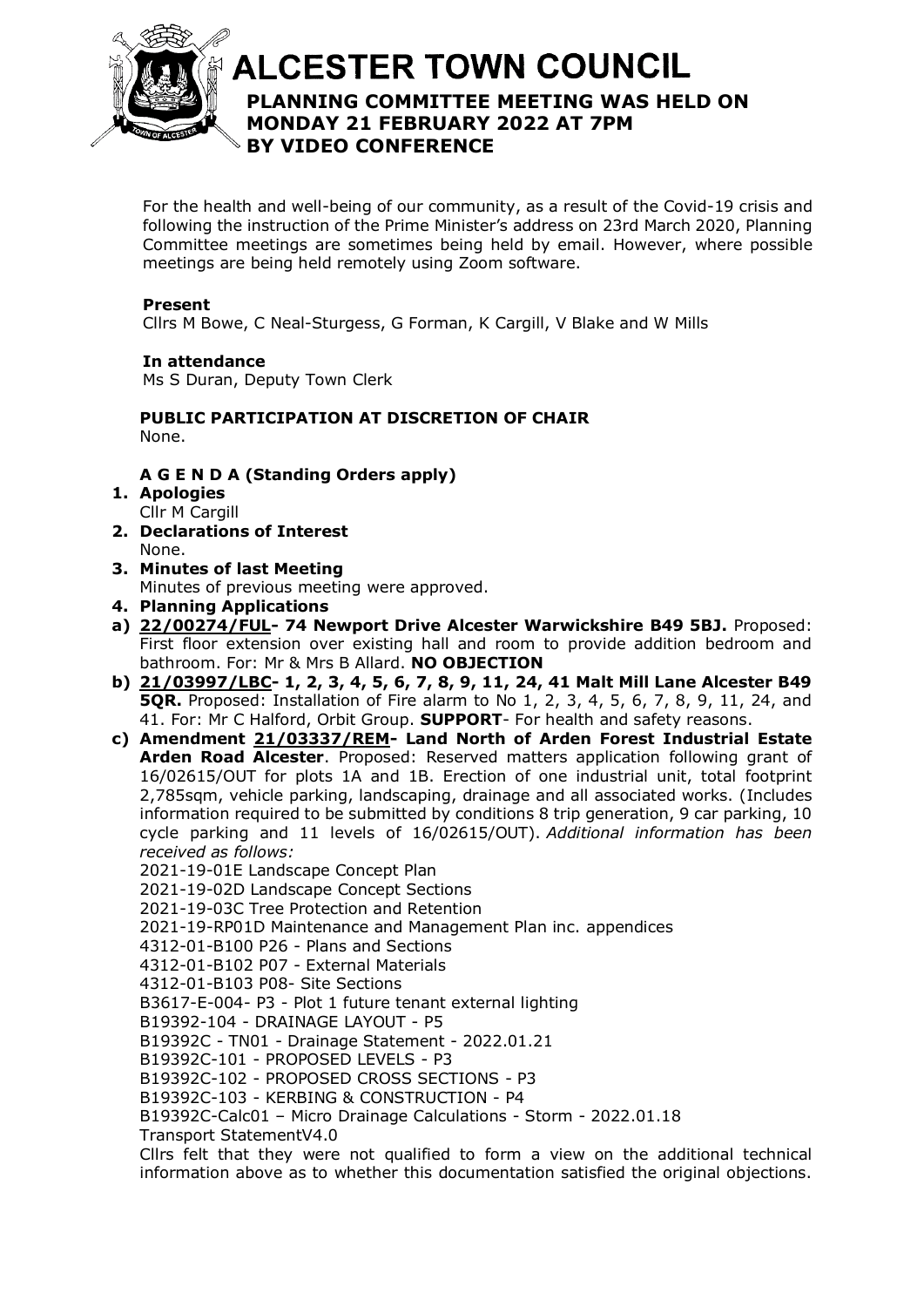In spite of inclusion of additional parking spaces in the Transport Statement v4.0, it is noted that the objection from WCC Highways still stands. After much careful discussion it was agreed to offer no objection, seeking the opinion of the Planning Officer but subject to removal of the WCC Highways objection.

- **5. Interim decision by ATC by email meeting**
- **a) [22/00132/FUL-](https://apps.stratford.gov.uk/eplanning/AppDetail.aspx?appkey=R5PDM6PMG3800) The Swan Swan Street Alcester B49 5DP.** Proposed: Part change of use of ground floor from Hotel (C1) to commercial use (Use Class E - excluding restaurant use). For: Mr J Broadhurst, Alexandra Group Ltd. **NO OBJECTION**
- **6. Notice of Decision by SDC**
- **a) [21/03012/FUL-](https://apps.stratford.gov.uk/eplanning/AppDetail.aspx?appkey=QZQ0USPMIT600) 35 Newport Drive Alcester B49 5BL.** Proposed: Partial demolition of existing garage and erection of single storey extension to the side of existing dwelling house. For: Mr T Lievesley. **PERMISSION WITH CONDITIONS**
- **b) [21/01511/FUL-](https://apps.stratford.gov.uk/eplanning/AppDetail.aspx?appkey=QSMMEYPMK3U00) Alcester Inn St Faiths Road Alcester B49 6AQ**. Proposed: Erection of a single storey function room and toilets. For: Mr P Owens, Westbourne Leisure. **PERMISSION WITH CONDITIONS**
- **c) [21/02391/LBC-](https://apps.stratford.gov.uk/eplanning/AppDetail.aspx?appkey=QWUBJWPMLU500) 34A High Street Alcester B49 5AB**. Proposed: Proposed reinstatement works after fire damage. For: Ms R Steele. **CONSENT GRANTED WITH CONDITIONS**
- **d) [21/02390/FUL-](https://apps.stratford.gov.uk/eplanning/AppDetail.aspx?appkey=QWUBJUPMLU400) 34A High Street Alcester B49 5AB. Proposed:** Proposed reinstatement works after fire damage. For: Ms R Steele. **PERMISSION WITH CONDITIONS**
- **e) [21/02085/FUL-](https://apps.stratford.gov.uk/eplanning/AppDetail.aspx?appkey=QV8ZN1PM0IH00) Alcester Heath Farm Alcester Heath Alcester B49 5JJ.** Proposed: Change of use of existing barn to holiday accommodation use, installation of roof lights, replacement and alteration to the main entrance, fenestration alterations and installation of a mezzanine floor and other associated internal and external works. For: Mr & Mrs K Ross. **PERMISSION WITH CONDITIONS**
- **f) [21/02086/LBC-](https://apps.stratford.gov.uk/eplanning/AppDetail.aspx?appkey=QV91U9PM0IH00) Alcester Heath Farm Alcester Heath Alcester B49 5JJ.**  Proposed: Installation of roof lights, replacement and alteration to the main entrance, fenestration alterations and installation of a mezzanine floor and other associated internal and external works. For: Mr & Mrs K Ross. **CONSENT GRANTED WITH CONDITIONS**
- **g) [21/03748/FUL](https://apps.stratford.gov.uk/eplanning/AppDetail.aspx?appkey=R34BMWPMM2O00) 14 Augustus Drive Alcester B49 5HH.** Proposed: Single storey side extension for dining/living area and kitchen utility. For: Mrs C McCornick. **PERMISSION WITH CONDITIONS**
- **h) [21/03264/FUL-](https://apps.stratford.gov.uk/eplanning/AppDetail.aspx?appkey=R0V5F1PMJO100) Malt Mill Lane Complex Malt Mill Lane Alcester.** Proposed: Installation of external air conditioning unit and server cabinets. For: Mr C Halford, Orbit Housing. **PERMISSION WITH CONDITIONS**
- **i) [21/03930/LBC-](https://apps.stratford.gov.uk/eplanning/AppDetail.aspx?appkey=R41YSUPMKV600) Thrush Green Cottage Mill Lane Oversley Green B49 6LQ.** Proposed: Replacement of modern rendered infill panels. For: K Greenhalgh. **CONSENT GRANTED WITH CONDITIONS**
- **7. Market licence applications for 2022 Alcester and Forest of Arden Food Festivals- Granted**

Licences for 21 May and 15 October 2022 to be issued following payment of fees.

**8. Review of Markets Licensing Policy, related application forms and Advertising Policy.** 

Following queries raised at the last Planning Committee meeting which have been referred to the Town Clerk, this item has been deferred until the next meeting.

- **9. Date of next Bloor Homes Western Update meeting** 14 March 2022 at 6.30pm by Zoom.
- **10.Proposition to Full Council**

None.

- **11.Correspondence**
- **a) Bloor Homes Western- Slow Worm Licence at Abbey Fields**

Email correspondence circulated prior to the meeting. The Town Council is in receipt of £20,000 as a Reptile Habitat Maintenance Contribution following completion of the Licence and a s106 Unilateral Undertaking.